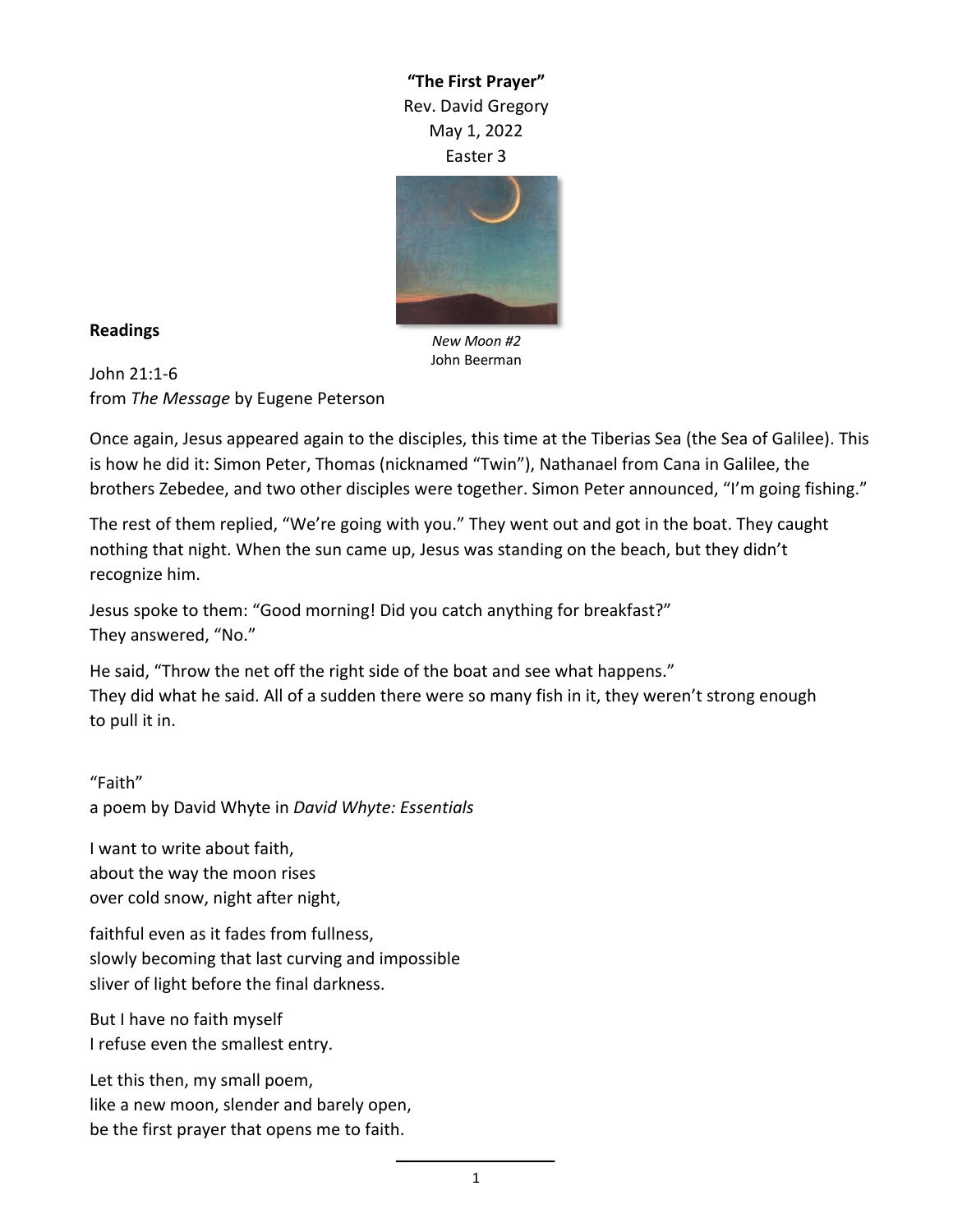So here we are, in the glow of Easter. We have recognized resurrection in its many expressions. We have experienced the hopefulness of new life all around us in the celebration of Mother Earth. We move through this season of burgeoning growth and increasing light, sensing that we've arrived at some sort of destination. We've told the story of the empty tomb as if it's the final chapter in an epic drama. Death has been conquered, and wasn't that all we really needed, after all? Isn't that the point of the entire story of Jesus, an epic telling of death, burial, and rising again? There are numbers of Christian theologies that make this some sort of end point.

Certainly, this gospel portrait that we associate with the Apostle John is highly invested in showing that Jesus is a Divine Child of God in ways that we are not, and that his death and resurrection place him in a completely different category from any other human being. Some of these writings are likely a century or two removed from the events they portray, and as oral traditions go, they get retold and retold and retold, until someone writes them down. By then, no one is left to question them, and as the Jewish people scattered following the destruction of Jerusalem in the decades after the crucifixion, the stories became their connective tissue, their means of hanging on to one another, to their heritage, and to their messianic hope.

In the art of memoir, we're told to exercise a certain caution in our story-telling, for the way we tell the story is the way we will remember it. It's not a fabrication, and certainly not intentional, but each of us will inhabit the story in new ways. I can tell you a story about something that happened fifty years ago, and someone else who was in the same room will tell it very differently.

We live in a dynamic and creative universe that operates in specific ways. Our understanding of that universe changes from day to day, from year to year. Brain science, quantum physics, and epigenetics are just a few of the green growing edges of human endeavor. A day will come when they will seem elemental, as humans evolve in awareness and understanding. So from this vantage point, when we encounter a gospel lesson like this one today, its value for us is as much in what we bring to it as what we take from it.

Peter, Nathaniel, James, John, and a few others set out in a boat at night to catch some fish. The plan was to provide their next morning's breakfast, but by dawn, they had nary a fish to show for it. Enter some unknown man on the beach who called to them, asking if they had caught anything. Dejectedly, they offered their answer, and he told them to try casting their nets on the other side of the boat. Duh! Silly as it seemed, and with little to no faith in the outcome—perhaps just to prove the guy on the beach to be wrong—they did it.

Of course, it was the risen Jesus on the beach. That's the point of the story. Of course they caught so many fish they couldn't begin to pull them in. Other gospels tell this same story, but much earlier, as these skeptical fishermen are just getting to know this strange young rabbi. It is a way of connecting this post-resurrection Jesus with the earlier one. In John, the story goes on to have the incognito Jesus on the beach cooking the fishermen's breakfast when they suddenly have this flash of recognition. Today's gospel reading stops before that, however, and I think it helps us to focus on the point of the story, on what is here for us to learn from nineteen or so centuries later.